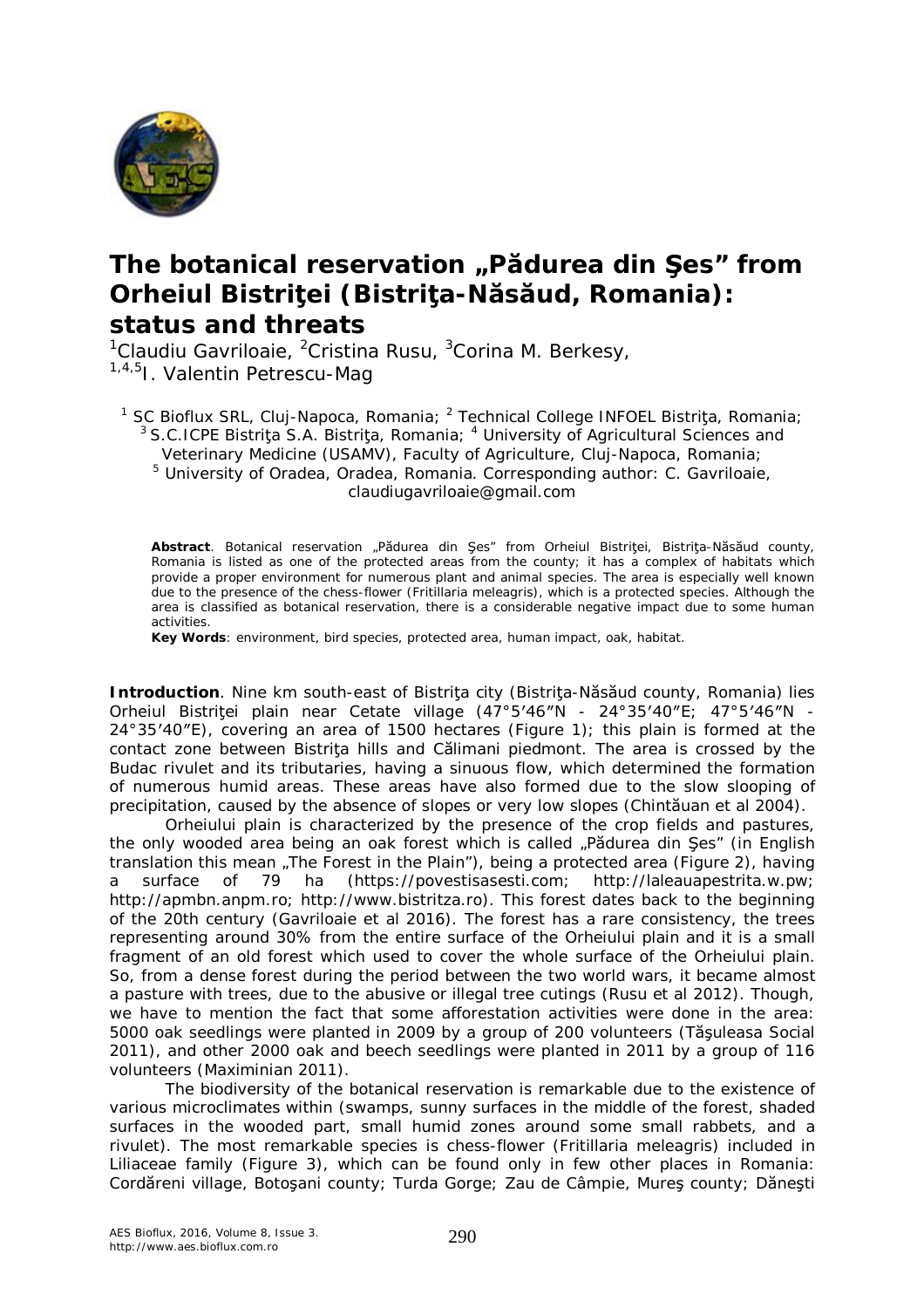village, Gorj county; Oltului meadow; Comana forest, Giurgiu county; Sălajului Valley; "Silver Forest" from Săcărâmb, Hunedoara county; Pogănişului meadow, Timiş county (http://bramburaprinromania.weebly.com; http://bistritaonline.ro). It is enlisted as protected species by few Romanian regulations (Şerban 2015). It needs wet lands to prosper, its blooming period lasting only 10-14 days in April-May, depending on local weather conditions (http://laleauapestrita.w.pw/; http://www.holland.ro).

Besides the chess-flower which made the reservation well known, there are many other plant species in the area. The main species are *Quercus robur* and *Ouercus petraea* of 60-80 years old (Figure 4), surrounded by *Juncus effusus* and *Juncus conglomeratus* (Chintăuan et al 2004; http://www.scritub.com). There is also a dense population of *Rosa canina*. In the present, on the forest substratum there are grassy species which are much more common for pasture, not for forest. Concerning the animals, there are many birds species, and some mammals (Gavriloaie et al 2016).

Only few studies were made in this area: Radulovici (2004) and Gavriloaie et al (2016) focused mainly on bird species, Rusu et al (2012) highlighted some aspects concerning the anthropic impact in the forest. In the present paper we bring new data concerning the biodiversity and also about some threats due to human activities, with few remarks concerning the concerns of the local authorities regarding the preservation of the area.



Figure 1. Cetate village, Bistriţa-Năsăud county.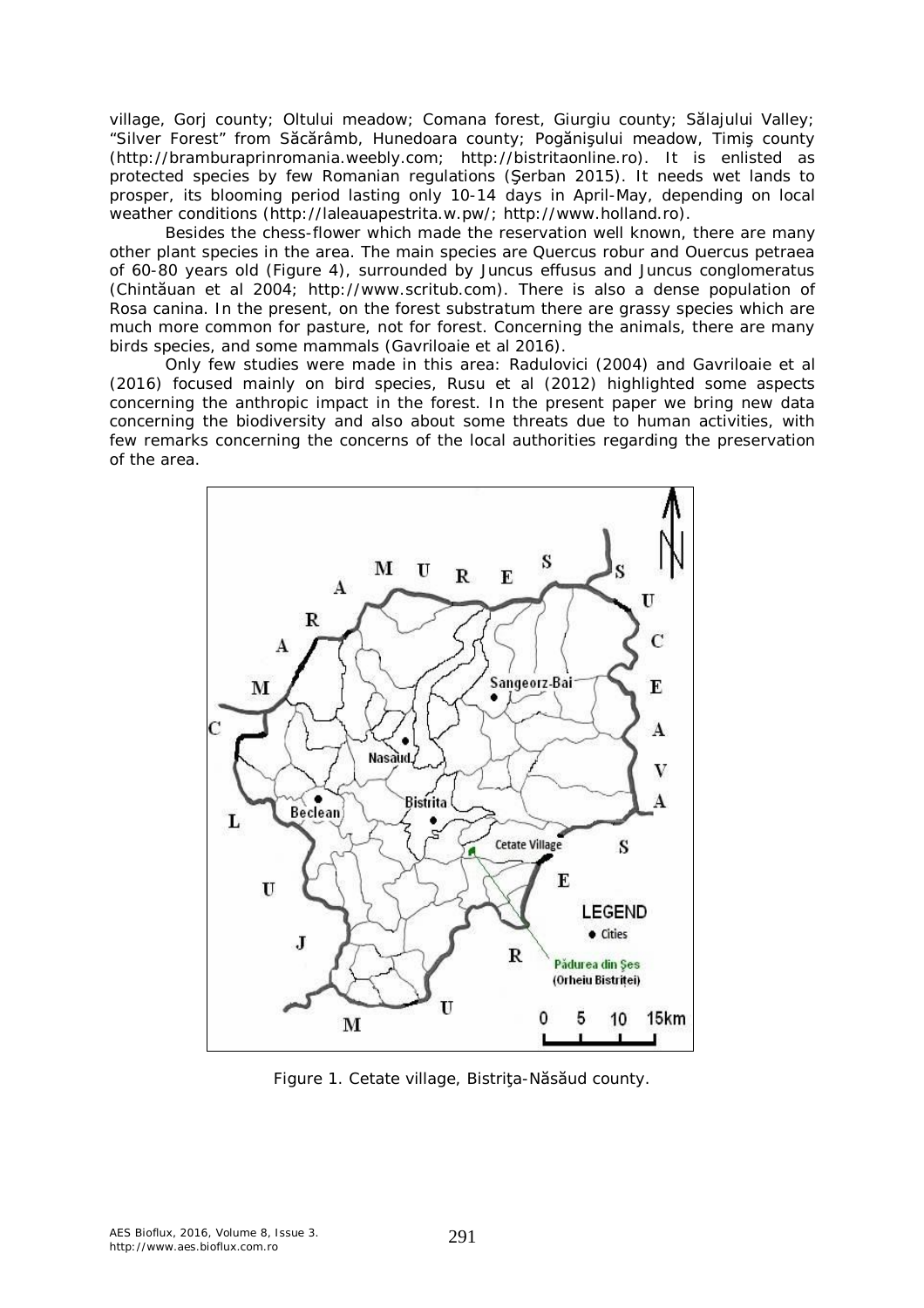

Figure 2. The location of Pădurea din Şes area (Google Maps).





Figure 3. Specimens of *Fritillaria meleagris* in Pădurea din Şes.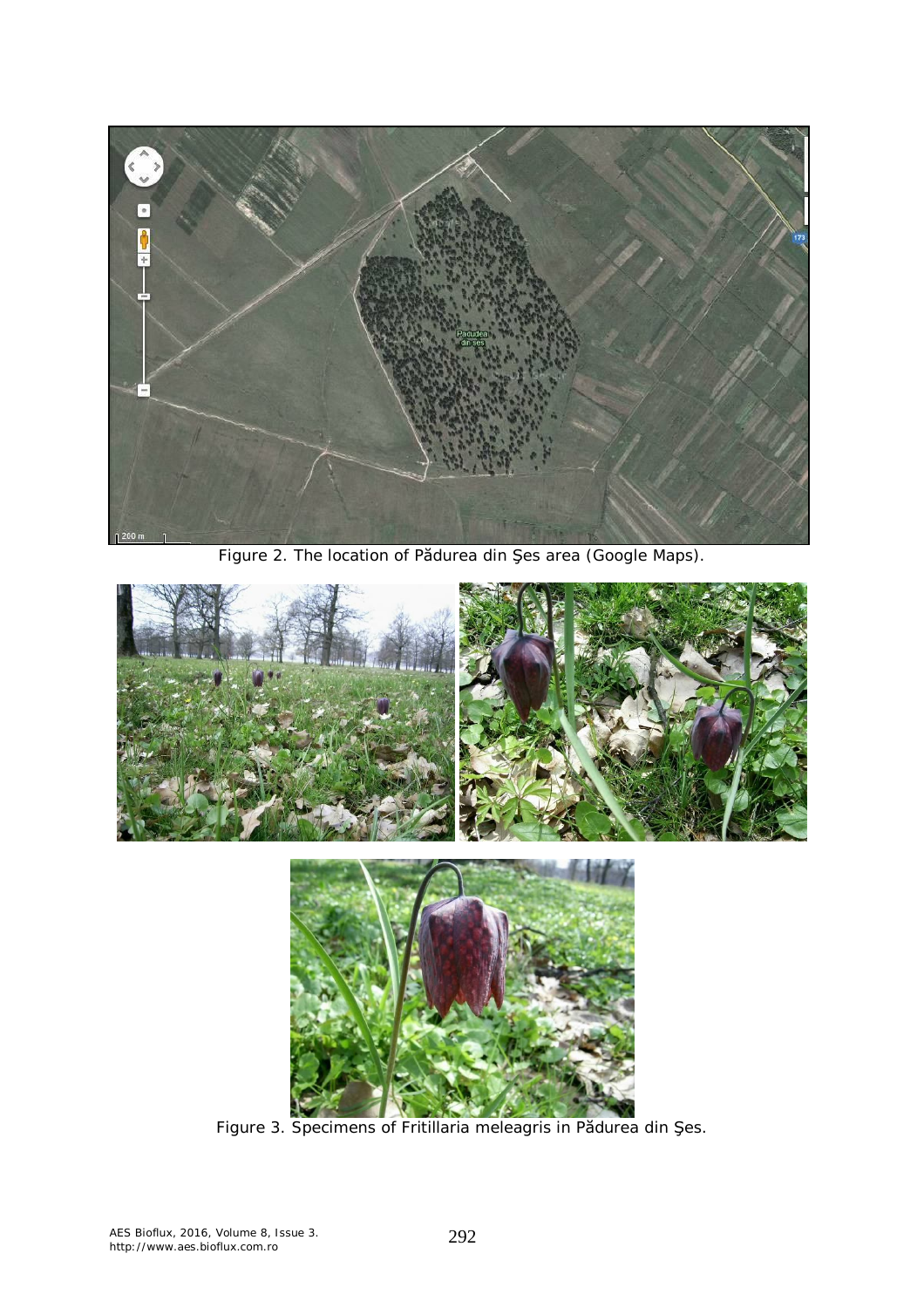

Figure 4. Pădurea din Şes (*Quercus robur* and *Quercus petrea*).

**Material and Method**. We have made several trips in the area, starting from April 2012 to September 2016, excepting the periods between October and March each year. We have used the direct observation on the field, a small digital camera (Technika SH-Z625 6MP) for taking photos and a field guide for birds (Bărbulescu et al 1980). We focused on the faunistic aspects, so, the research does not comprise the populational densities of observed organisms, both plants and animals. We also made some observations regarding the human activities and their impact on the area.

## **Results and Discussion**

*The biodiversity within the area.* As we have also mentioned, the forest consists of two tree species only, *Quercus robur* and *Ouercus petraea*, with few other plant species: *Juncus effusus, Juncus conglomeratus* and *Rosa canina*. There are many grassy species as well, the most important being *F. meleagris*. This plant is the reason for the Pădurea din Şes area is classified as protected area.

Due to the presence of relatively old trees (oaks), there are many places for nesting and feeding, hence the presence of various bird species. We were able to spot 16 bird species in 12 families and 6 orders (Table 1). In a previous study there were observed 20 bird species (Radulovici 2004).

Table 1

| Order         | Family       | <b>Species</b>                     |
|---------------|--------------|------------------------------------|
| Ciconiiformes | Ardeidae     | Ardea cinerea                      |
|               | Ciconiidae   | Ciconia ciconia<br>* Ciconia nigra |
| Galliformes   | Phasianidae  | Phasianus colchicus                |
| Columbiformes | Columbidae   | Columba palumbus                   |
| Falconiformes | Accipitridae | Accipiter sp.                      |
|               | Falconidae   | Falco sp.                          |
| Cuculiformes  | Cuculidae    | Cuculus canorus                    |
| Passeriformes | Turdidae     | Turdus merula                      |
|               | Laniidae     | Lanius collurio                    |
|               | Paridae      | Parus major                        |
|               | Sturnidae    | Sturnus vulgaris                   |
|               | Corvidae     | Corvus corax                       |
|               |              | Corvus frugilegus                  |
|               |              | Corvus cornix                      |
|               |              | Pica pica                          |

Bird species observed in "Pădurea de la Şes" (Orheiul Bistriței)

\* The first report in Bistriţa-Năsăud county.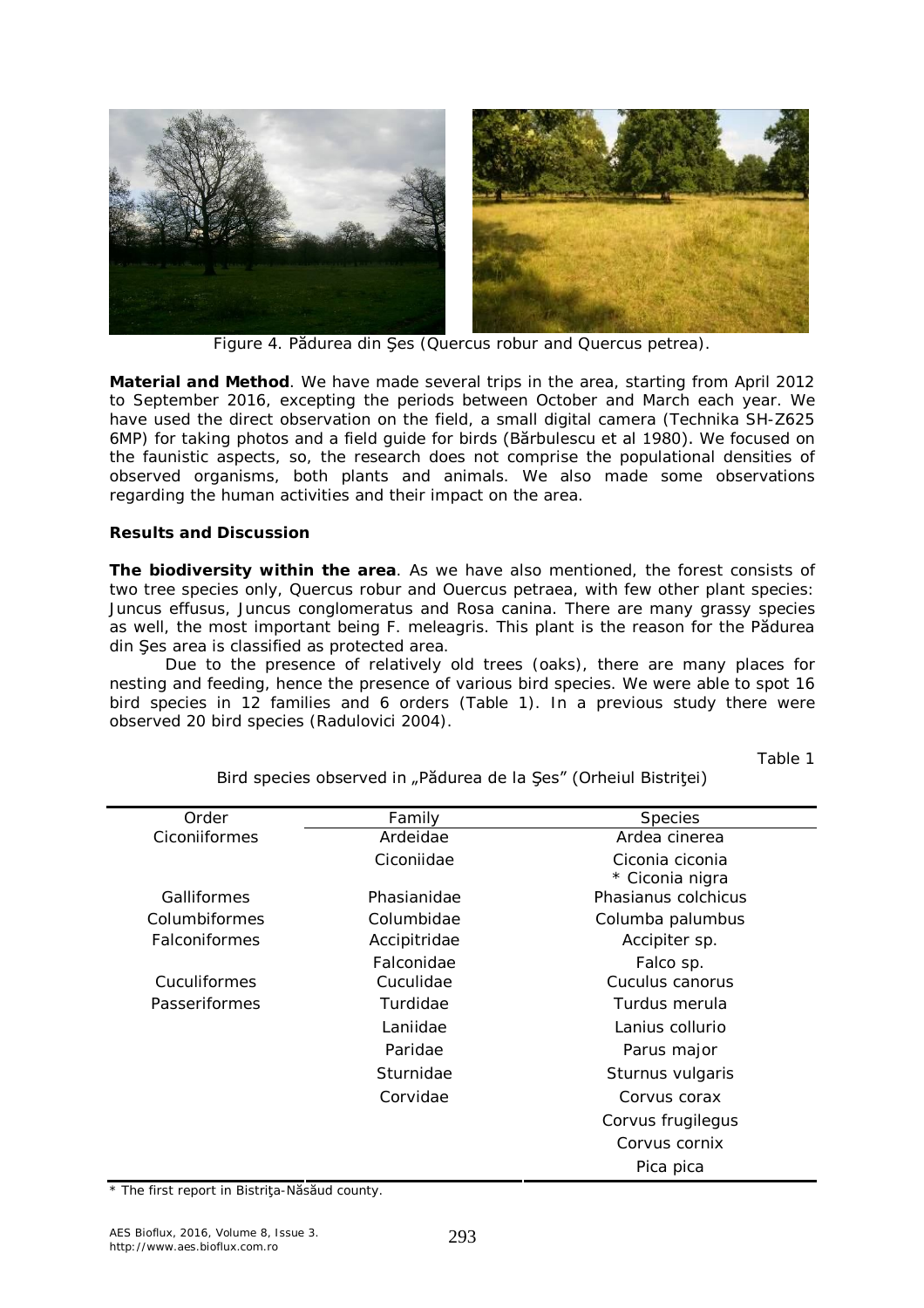Concerning the black stork (*Ciconia nigra*) it was observed on June 2013, being the first observation in our county (and the single one so far) (Figure 5). We suppose it was only transiting the area, because we spotted it only once and we were not able to find any nest around the area. The species lives on continental climate, especially in large muddy forests, crossed by rivers, rivulets, lakes and humid meadows. Ocasionally it also feeds on lakes borders and river shores, on floodable lands and wild humid pastures. It nests on high trees, in old and wide forests near swamps and humid areas (http://www.dunare-oltenita.ro/html/lap/ro/specii-protejate).



Figure 5. The black stork (*Ciconia nigra*) close to the forest, which is on the left side (the forest is not visible in the photos).

Some bird species were more common than others, the following species being observed every time we went in the area: *Phasianus colchicus, Columba palumbus*, *Accipiter* sp., *Falco* sp., *Turdus merula*, *Sturnus vulgaris*, *Corvus frugilegus* and *Pica pica*.

We have also observed the presence of some small mammals as the European hedgehog (*Erinaceus europaeus*) (Figure 6), the red squirrel (*Sciurus vulgaris*) and some other small rodents. The red fox (*Vulpes vulpes*) also searches for food inside the wood. A villager has told us about the presence of wolwes (*Canis lupus*) near the forest during the winter. This is not an unexpected fact, because the area is very close to Călimani mountains. The villagers also speak about the presence, from time to time, of the European roe deer (*Capreolus capreolus*) within the wood, or more often, at the edge of the wood.



Figure 6. The European hedgehog (*Erinaceus europaeus*) in Pădurea din Şes.

*Human activities.* Although Pădurea din Şes is a natural botanical reservation, there is a quite increased anthropic impact in the area. Thus, in the forest were abusive and illegal tree cuttings, especially after 1990. Nowadays the cuttings are very rare though (Rusu et al 2012). Especially in summer, we observed sheep flocks and cattle herds grazing within the forest, degrading the soil and destroying the chess flower bulbs (Figure 7). Inside the forest we often observed ash and burnt woods, plasctic wastes, used cans (Figure 8). Right after the flowering period of chess-flower, there is an so-called artistic manifestation named "Festivalul lalelei pestrite" ("Chess-flower festival") (Rusu et al 2012; Sara 2015; Gavriloaie et al 2016; http://laleauapestrita.w.pw/), when hundreds of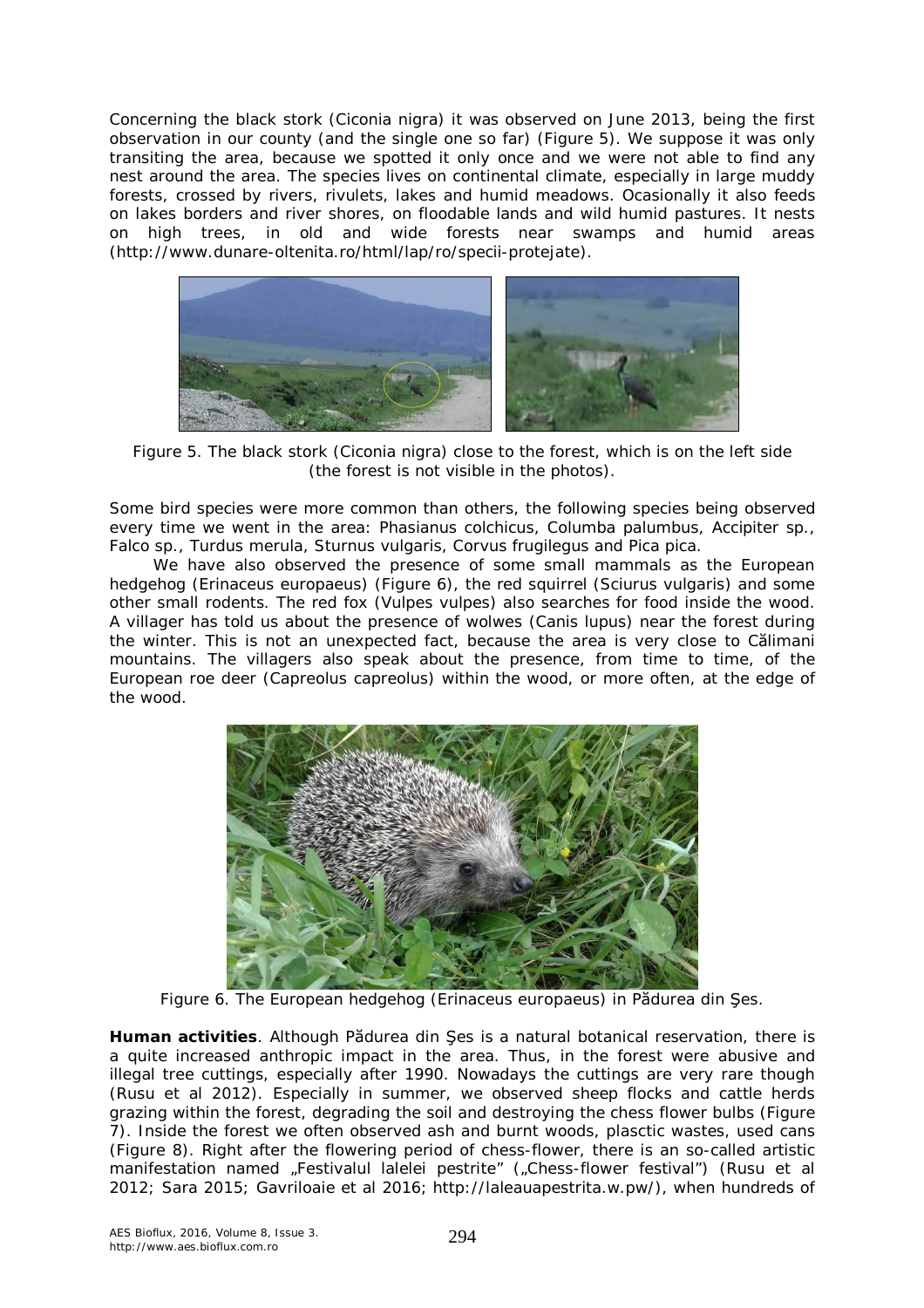cars are parked on the grass, even inside the protected area, many horses graze on the forest soil (Figure 9); there are also dozens of booths and terraces where food and drinks are selled, right near the protected area (Figure 10) (Rusu et al 2012; Gavriloaie et al 2016). In 2011, the local town hall of Cetate village received a penalty of 1,000 RON from the county environmental protection authority (www.gardademediubn.ro) for disturbing the protected area during the "Chess-flower festival". This is a good thing, but the amount of the penalty was very small though. Since then, there was no much publicity related with the so-called cultural event "Chess-flower festival", but it took place each year anyway.



Figure 7. Cattles grazing inside Pădurea din Şes area.



Figure 8. Burnt woods and wastes inside the protected area.



Figure 9. Horses grazing in the forest during the "Chess-flower festival".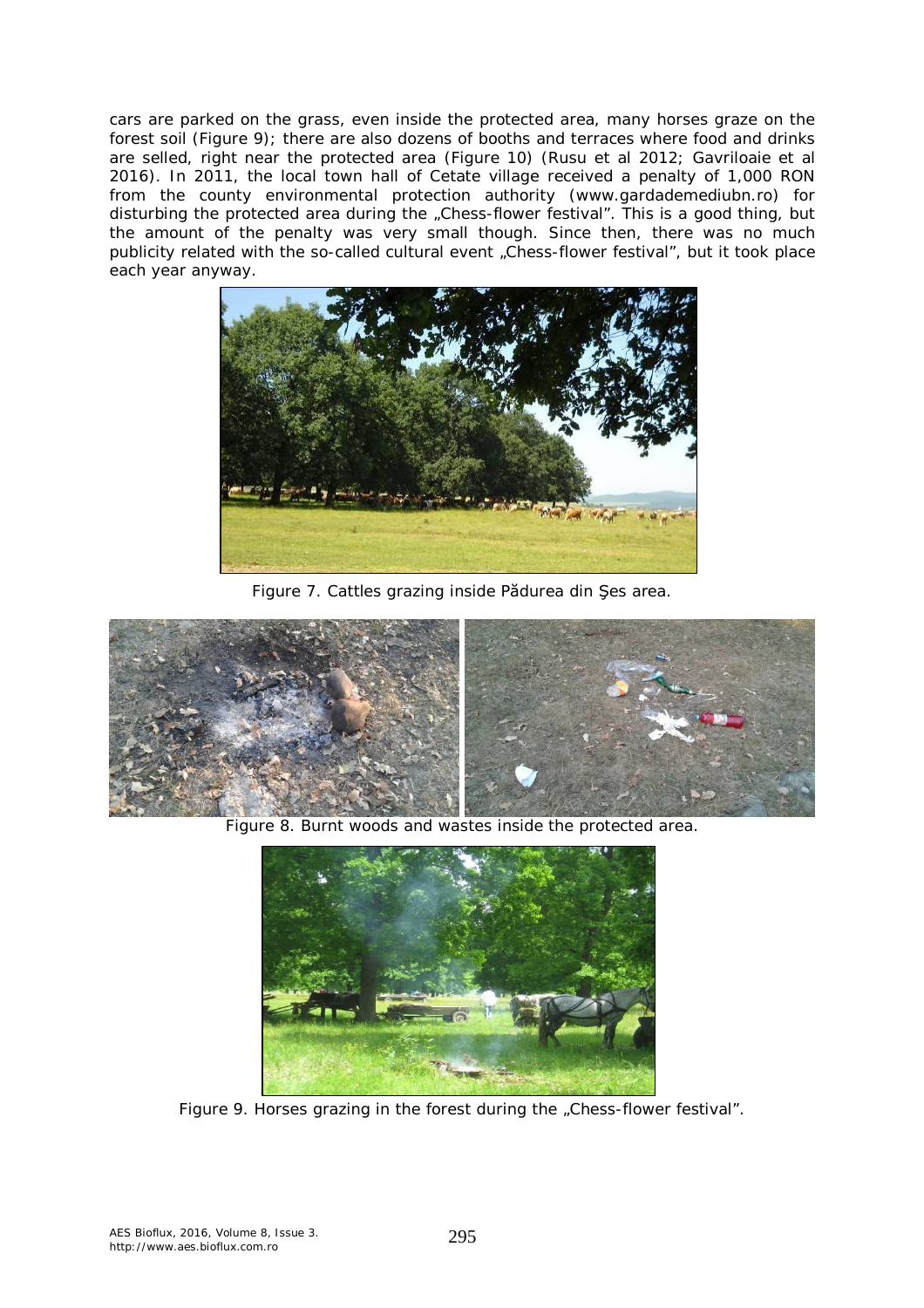

Figure 10. Booths and terraces on the grass inside the protected area.

Overall, the animals inside the area (especially the birds) are not directly affected by all these anthropic actions, with the exception of the high level of noise during the manifestation called "Chess-flower Festival". Due to the tree cuttings some nesting and hiding places disappeared in the past, but in the present days the tree cutting stopped. But the main threat is upon the *F. meleagris* species, its bulbs being heavily damaged during the festival. Also some visitors simply pick up hundreds of specimens during the flowering season, thus reducing its population from one year to another.

We think there is a need for a fence around the protected area, so the cattles, horses, sheep flocks will not be able to enter the area anymore. A positive aspect is that the local authorities set up a barrier at the entrance of the area so the cars cannot enter on the protected zone. The local authorities should be much more involved in the area, takind some real protection measures and applying penalties when needed for all those who do not take into consideration the status of the area as a protected one.

**Conclusions**. The biodiversity of the botanical reservation is remarkable, though the protected surface is quite small. There are many birds and mammal species, along with plant species, mainly oaks and grassy species. The most important one is *Fritillaria meleagris*, which is the reason for the protected area status of Pădurea din Şes. There is a quite increased anthropic impact in the area, but the forest is still a stable zone. An increased involvement of the local authorities in taking real protection measures of the area is highly needed.

## **References**

- Bărbulescu C., Burcea P., Motcă G., 1980 [Field guide for pasture plants with elements of technology]. Ceres, Bucharest, 324 pp. [in Romanian]
- Chintăuan I., Ştefan V., Marquier I., Coldea G., 2004 [Protected areas in Bistriţa-Năsăud county]. Supergraph, Cluj-Napoca, 224 pp. [in Romanian]
- Gavriloaie C., Berkesy L., Berkesy C., 2016 Observations regarding the bird species inhabiting the botanical reservation "Pădurea din Şes" from Orheiul Bistriței. Complexul Muzeal Bistriţa-Năsăud, Studii şi Cercetări - Biologie 21 (in press).
- Maximinian M., 2011 [2000 seedlings planted in Pădurea din Şes]. Available at: http://www.rasunetul.ro/2000-puieti-plantati-la-padurea-din-ses. Accessed: November, 2016. [in Romanian].
- Radulovici A., 2004 [Managament plan of botanical reservation Pădurea din Şes]. MSc thesis, University Babes-Bolyai from Cluj-Napoca, Romania. [in Romanian]
- Rusu C., Gavriloaie C., Toniuc A. M., 2012 [Anthropic impact in botanical reservation "Pădurea din Şes" from Orheiu Bistriței]. Ecoterra 32:41-45. [in Romanian]
- Sara B., 2015 [The chess-flower from Orheiu Bistritei "protected" with grilled minced meat rolls and bear]. Available at: http://www.mesagerul.ro/2015/04/28/laleauapestri-de-la-orheiu-bistri-ei-ocrotita-cu-mici-i-bere. Accessed: December, 2016. [in Romanian]